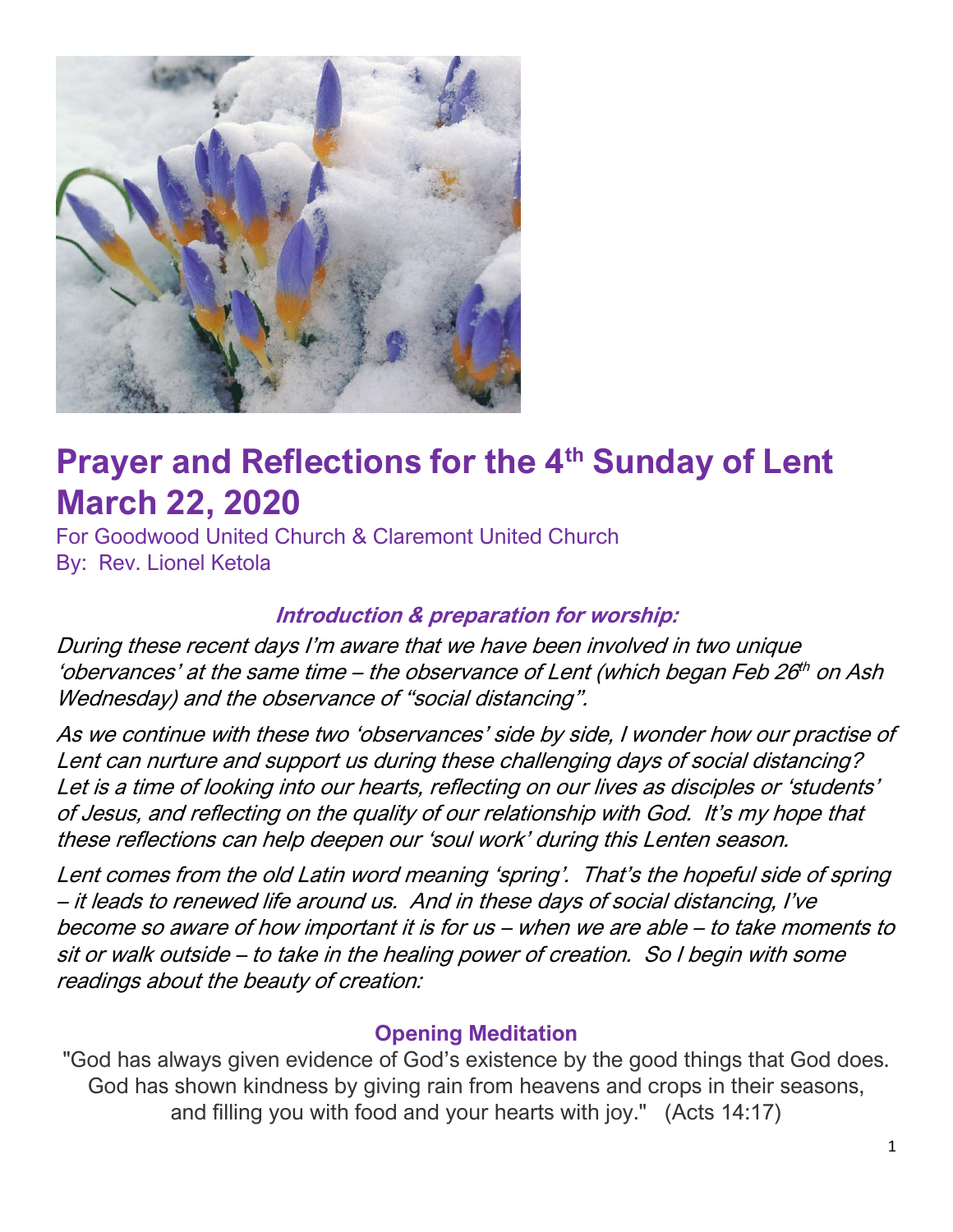#### **A Call to Worship**

The season of Spring brings its promise of new life **Our bodies begin to relax in the warmth of spring**  Tiny buds grow in silence, waiting for the day of their opening **They bask in the warmth with anticipation**  How fragile are spring's new beginnings! **But suddenly, a cold front brings icy winds and snow!** Tulips stand defiantly in the snow, daring to proclaim new life **Not even a blanket of snow can silence their voice** What will become of these new beginnings? **Will they be lost?**  But the persistent sun keeps warming away winter's chill **Snowbanks slowly melt to water the fertile earth and the promise of new life slowly comes to fragrant flower.** 

#### **SONG OF PRAISE**

This is your garden, Creator God, a thing of beauty beyond understanding, a poem that is being written not in words but in colours, wind's whisper, soaring bird, snowdrop's petal, gentle rain, sunlight's warmth, This is your garden, Creator God, A thing of beauty beyond our understanding

Source: John Birch, [https://www.faithandworship.com/Prayers\\_Spring.htm](https://www.faithandworship.com/Prayers_Spring.htm)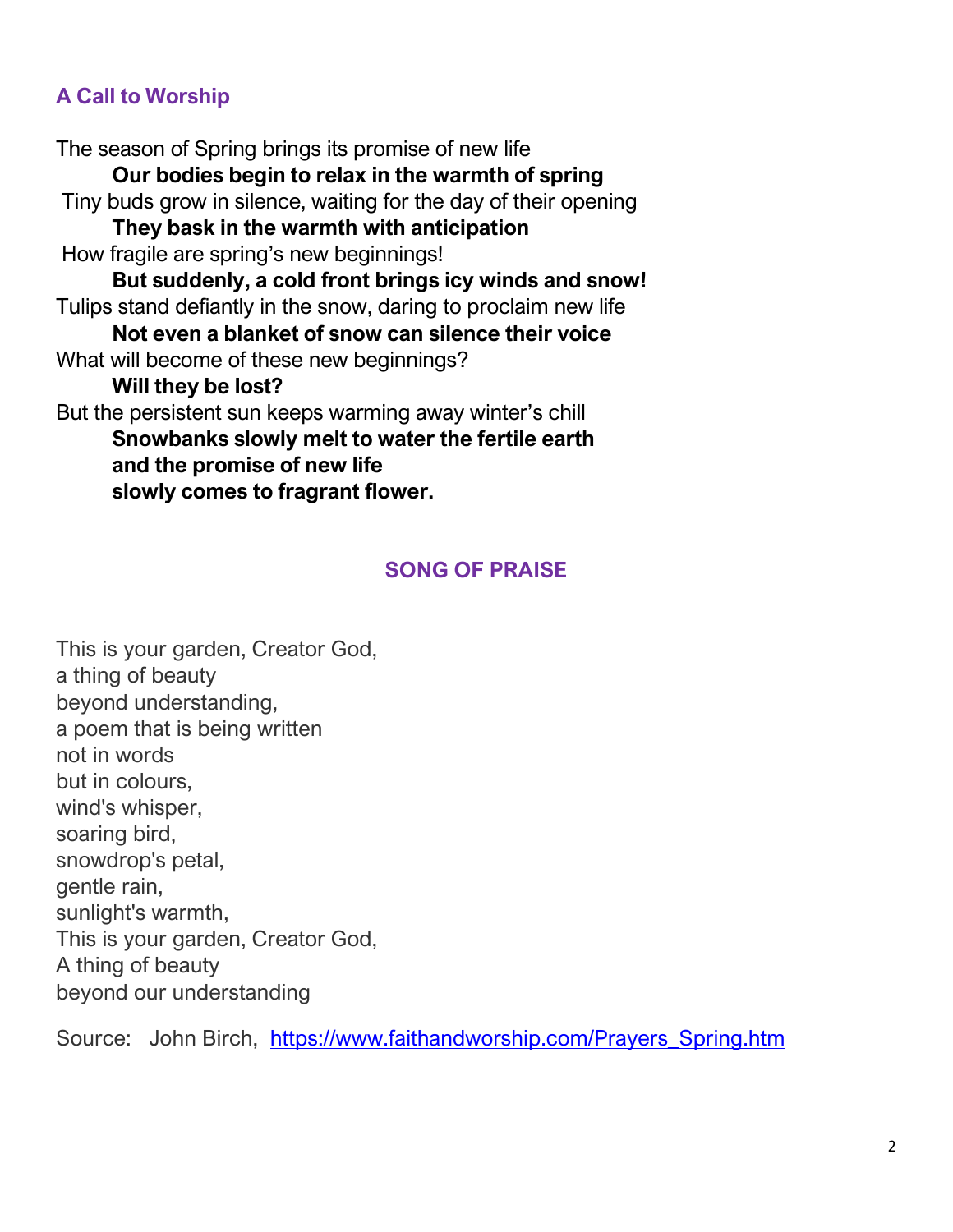#### During Lent, our worship usually includes a confession, which is a time to look at our hearts, before God.

#### **CONFESSION** Source: John Birch, [https://www.faithandworship.com](https://www.faithandworship.com/)

As the days grow longer and warmer, winter's snows melts away. In the transformation that happens before us, **We see the creator's hand.** 

Creator God, forgive our moments of not seeing or taking in the wonder that is this world; the endless cycle of nature, of life and death and rebirth. Forgive us for taking without giving, reaping without sowing. **Open our eyes to see, our lips to praise, our hands to share. May we touch the earth lightly, as we journey through life, together, in your creation. Amen.** 



#### **Assurance of Forgiveness**

Hear the good news: as spring renews the face of the earth, so God's constant love is ever renewing and transforming us. We are a forgiven people! Empowered by the Spirit, we are a new creation! **Thanks be to God! Amen.**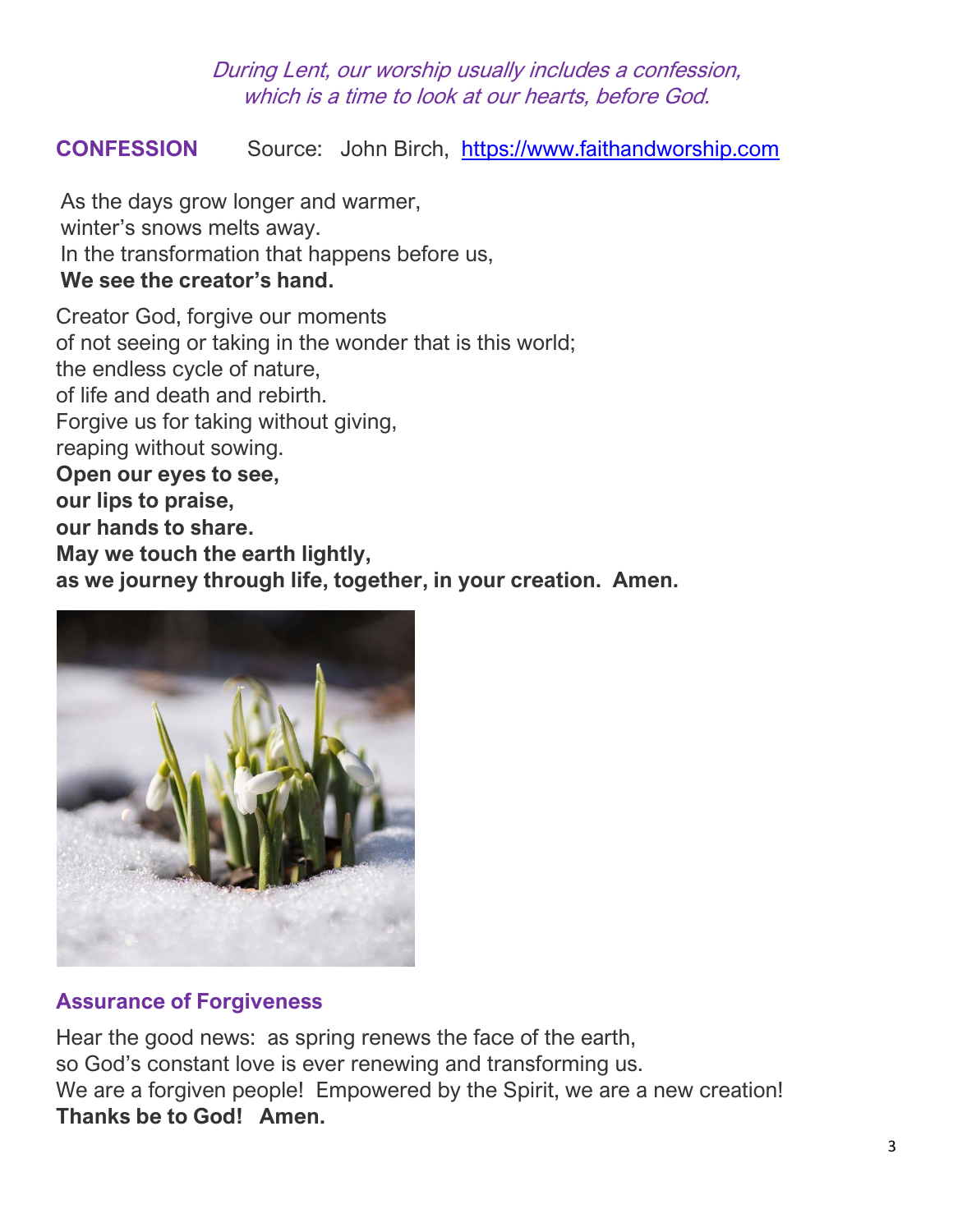#### **Scripture Reading**

#### **An excerpt from the Gospel Reading for today (John 9:1-41)**

As Jesus walked along, he saw a man blind from birth. <sup>2</sup>His disciples asked him, "Rabbi, who sinned, this man or his parents, that he was born blind?" 3 Jesus answered, "Neither this man nor his parents sinned; he was born blind so that God's works might be revealed in him. <sup>4</sup>We must work the works of him who sent me while it is day; night is coming when no one can work. <sup>5</sup>As long as I am in the world, I am the light of the world." <sup>6</sup>When he had said this, he spat on the ground and made mud with the saliva and spread the mud on the man's eyes, <sup>7</sup>saying to him, "Go, wash in the pool of Siloam" (which means Sent). Then he went and washed and came back able to see.

<sup>8</sup>The neighbors and those who had seen him before as a beggar began to ask, "Is this not the man who used to sit and beg?" <sup>9</sup>Some were saying, "It is he." Others were saying, "No, but it is someone like him." He kept saying, "I am the man."  $10B$ ut they kept asking him, "Then how were your eyes opened?" <sup>11</sup>He answered, "The man called Jesus made mud, spread it on my eyes, and said to me, 'Go to Siloam and wash.' Then I went and washed and received my sight." <sup>12</sup>They said to him, "Where is he?" He said, "I do not know."

 $13$ They brought to the Pharisees the man who had formerly been blind.  $14$ Now it was a sabbath day when Jesus made the mud and opened his eyes. <sup>15</sup>Then the Pharisees also began to ask him how he had received his sight. He said to them, "He put mud on my eyes. Then I washed, and now I see."

#### **Reflection: By Rev. Lionel**

If you want to read the full story of Jesus' healing of the man born blind in John's Gospel (John : 1-41) it's quite an incredible narrative filled with healing and new life; conflict and doubt. I've just included an excerpt of the full story above.

First, a word of caution about how we read this text: John's Gospel is written late, after the expulsion of the Christians from the temple which is where many of the first Christians (who were Jewish) worshipped. So by the time that John's Gospel was written, the early church was already looking at the Jewish community from which they emerged with resentment, suspicion and generally in a very harsh light. And this tension seeps into John's Gospel quite a bit – especially in how the writer of John's Gospel refers to the Jewish people as "The Jews" – an odd phrase considering that most Christians WERE Jewish originally. So – all to say that we need to be very mindful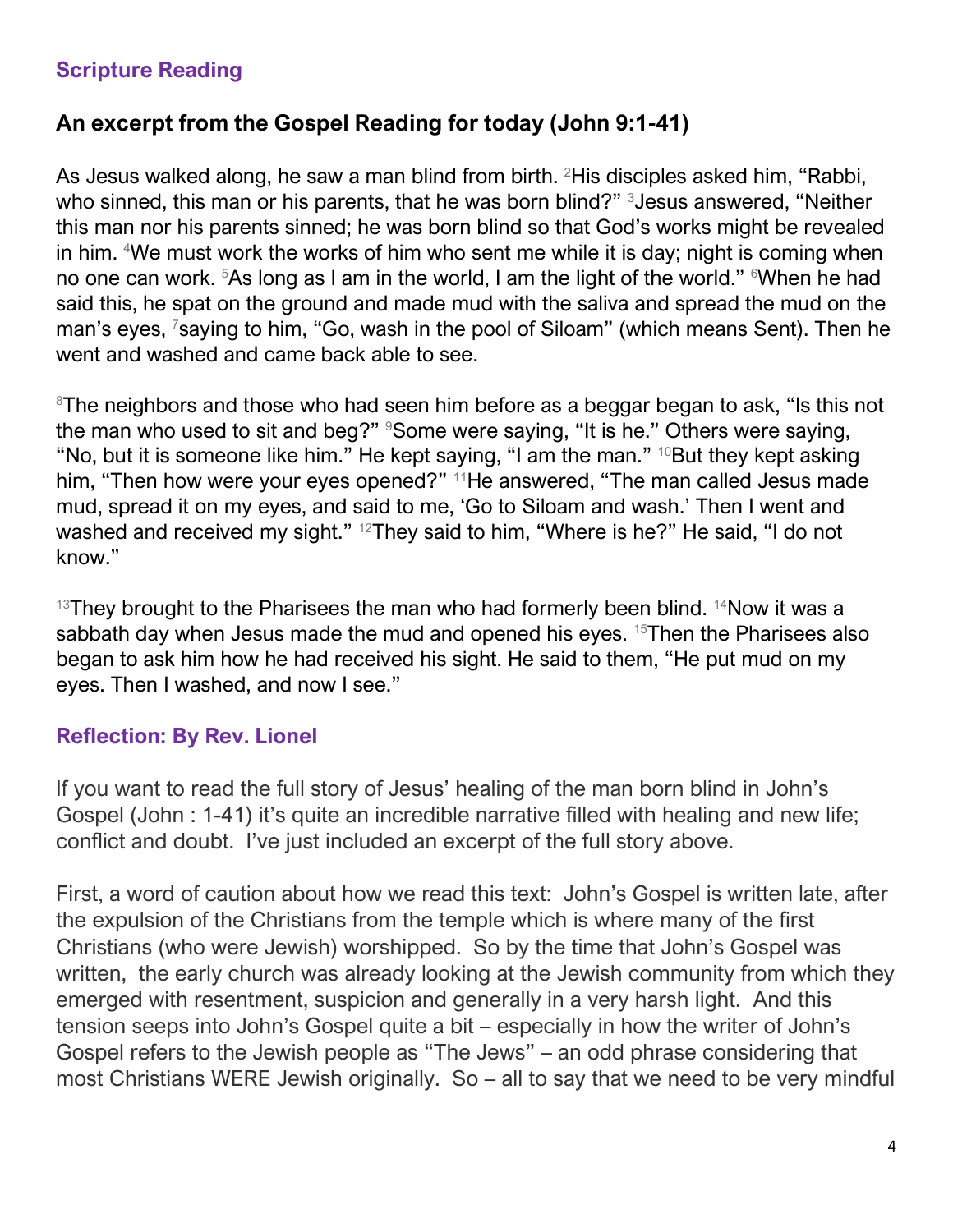of how John's Gospel is read and used, especially in the light of modern day antisemitism.

Having said that, this is such a beautiful story about healing and new life. And, how fitting that I'm writing this on March  $20<sup>th</sup>$ , the first day of spring! But today I think that mother nature is having fun with us! We've just had beautiful warm temperatures overnight and this morning, and now we are being plunged into thunder storm warnings and we're preparing for a cold front to arrive tonight. So much for spring!

The ups and downs of our weather are a fitting metaphor for the experience of this blind man who experiences the wondrous gift of new life and new sight from Jesus, only to be plunged into a storm of interrogation, distrust and fear by the people around him. It almost overwhelms the beauty of his initial healing experience with Jesus.

Bit maybe the blind man's experience is true to life for many of us. Simple, beautiful moments of healing, new beginnings and simple everyday miracles so often get lost in the challenges of our everyday lives.

And yet, the gift of sight that Jesus gives this man is as lasting gift. It can't be taken away from him, no matter how the community around him responds. And for the writer of John's Gospel, sight is a metaphor for faith: being able to **see** what truly matters in life. Being able to see through all of life's challenges, distractions and uncertainties, so that we can discern God's presence … before and behind us, above us and below us, and beside us, as St. Patrick would say.

This is the kind of sight that anchors us when everything else gets too overwhelming. And let's face it – it's easy to feel overwhelmed by the flood of news coverage about COVID-19. The gift of sight that Jesus gives us helps us see through life's distractions … to what really matters … to God's presence in our lives. To see God's love at work in our families, friends, communities and faith communities. To see and believe that God is truly at work in our lives, and in our world - no matter what.

St Paul put it this way: (Romans 8: 35 – 39)

Who will separate us from the love of Christ? Will hardship, or distress, or persecution, or famine, or nakedness, or peril, or sword? <sup>36</sup>As it is written, "For your sake we are being killed all day long; we are accounted as sheep to be slaughtered." 37No, in all these things we are more than conquerors through him who loved us. <sup>38</sup>For I am convinced that neither death, nor life, nor angels, nor rulers, nor things present, nor things to come, nor powers, <sup>39</sup>nor height, nor depth, nor anything else in all creation, will be able to separate us from the love of God in Christ Jesus our Lord.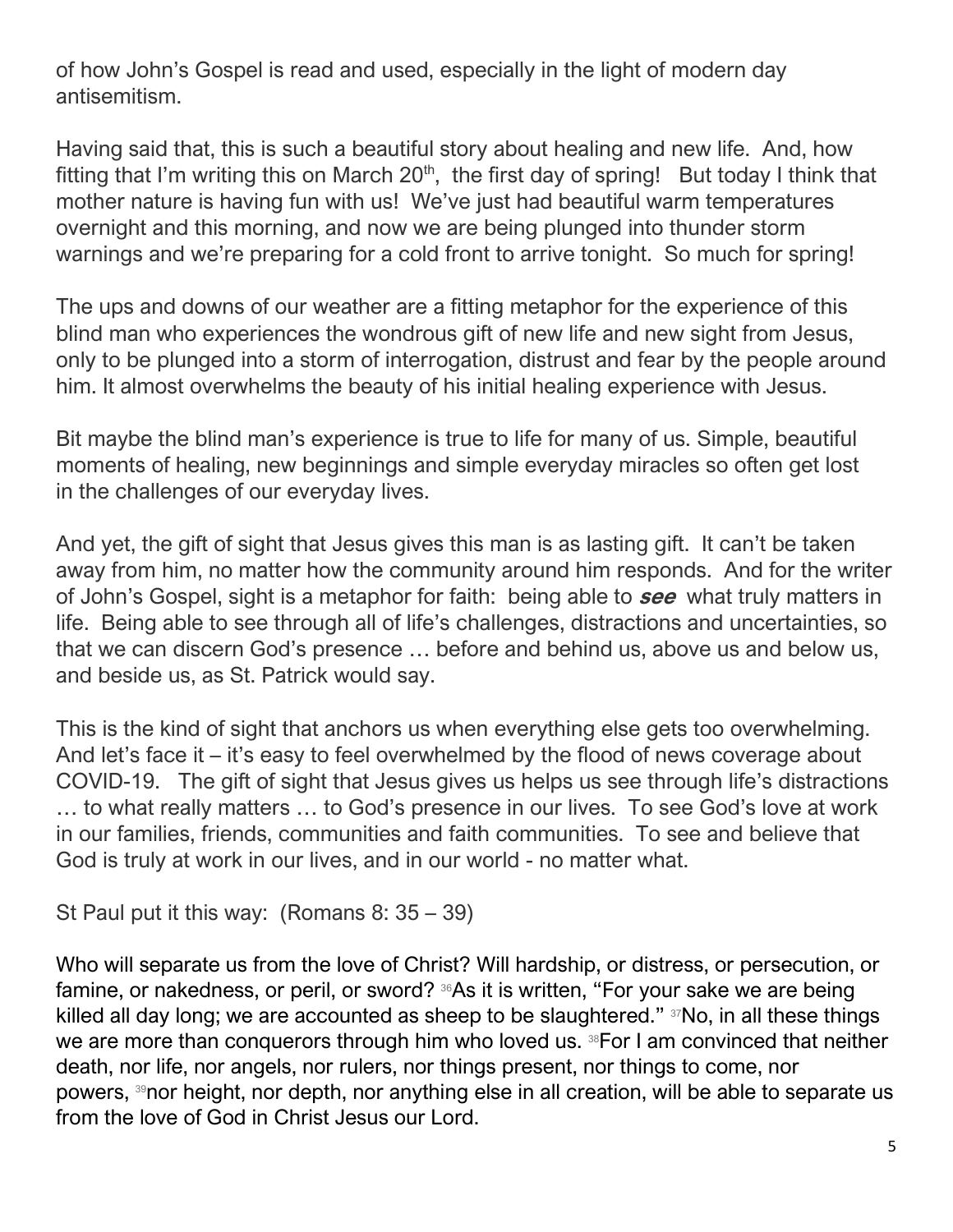May we, too, receive the gift of sight. The gift of sight that can open us seeing and experiencing God's loving and steady presence in the thick of it all - in our struggles and joys; in our faith and in our turmoil; in our feelings of isolation and connection.

May this gift sustain us through these days ahead.

May this gift emind us that – as we say in the United Church's "New Creed":

**"We are not alone. We live in God's world.** 

**Thanks be to God! Amen."**

### **A Centering Prayer**

"Be still in the presence of the Lord, and wait patiently for him to act." Psalm 37: 7

Lord, help me to relax.

Take from me the tension that makes peace impossible. Take from me the fears that do not allow me to venture. Take from me the worries that blind my sight. Take from me the distress that hides your joy.

Help me to know that I am with you, that I am in your care, that I am in your love, that you and I are one.

~ written by David Adam in "The Open Gate" SPCK 1994. Posted on the **Presbyterian Church of Aotearoa New Zealand** website. <http://www.presbyterian.org.nz/>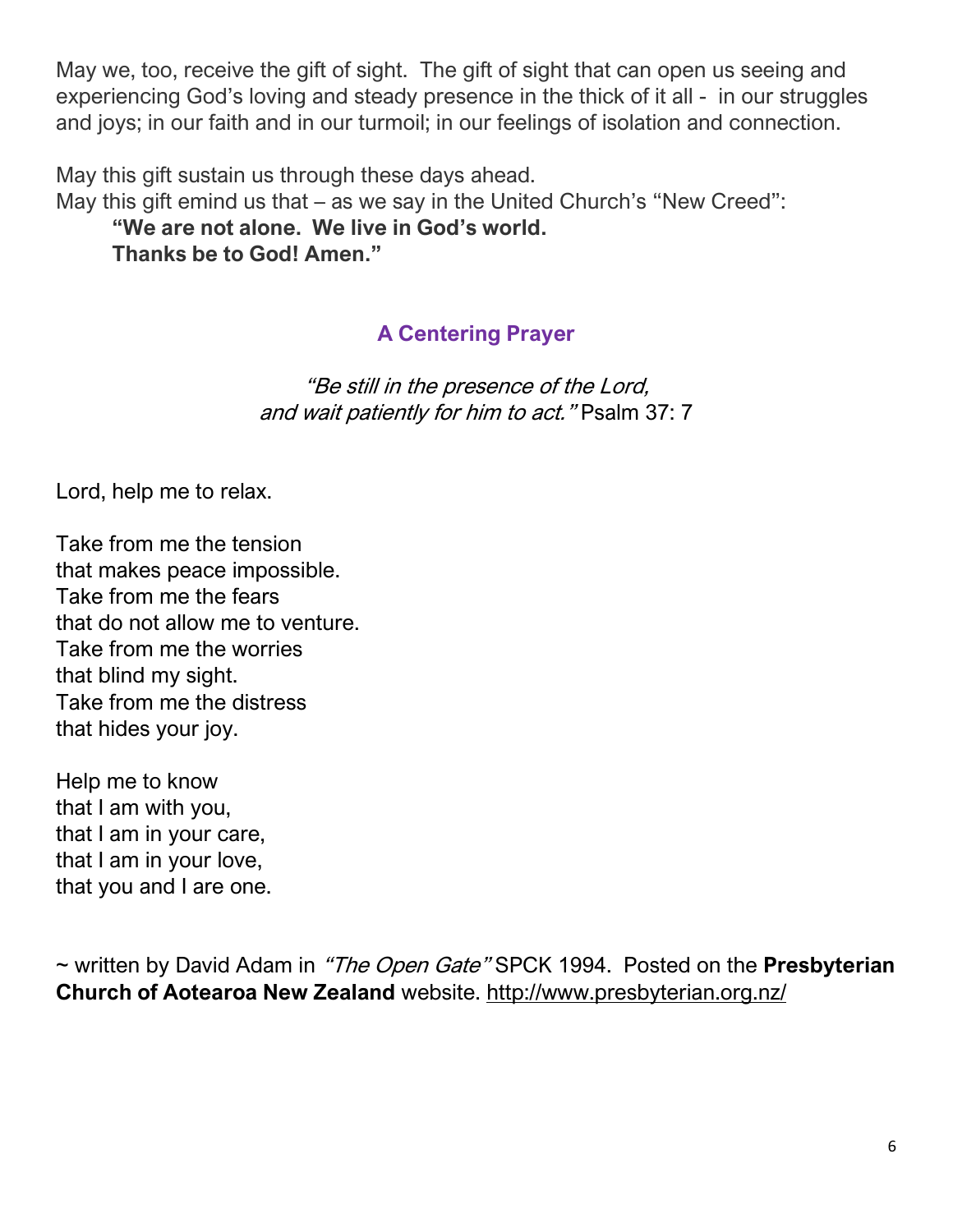#### **Song of Assurance: The Lord's My Shepherd**

1. The Lord's my shepherd, I'll not want He makes me down to lie In pastures green; he leadeth me The quiet waters by.

2. My soul he doth restore again And me to walk doth make Within the paths of righteousness Even for his own name's sake.

3. Yea, though I walk through death's dark vale Yet will I fear no ill For thou art with me, and thy rod And staff me comfort still.

4. My table thou hast furnished In presence of my foes; My head thou dost with oil anoint And my cup overflows.

5. Goodness and mercy all my life Shall surely follow me, And in God's house for evermore My dwelling-place shall be.

**A Blessing Contract A Blessing Contract A By Rev. Lionel** 

May God bless us with eyes opened to the wonder of God's presence, through neighbours and strangers alike; ears open to the reassuring sound of God's voice, through the voices of others extended in care; and hearts open to Healing Presence of God through simple everyday, ordinary miracles that bring God's restoring presence into focus in our lives. Amen.